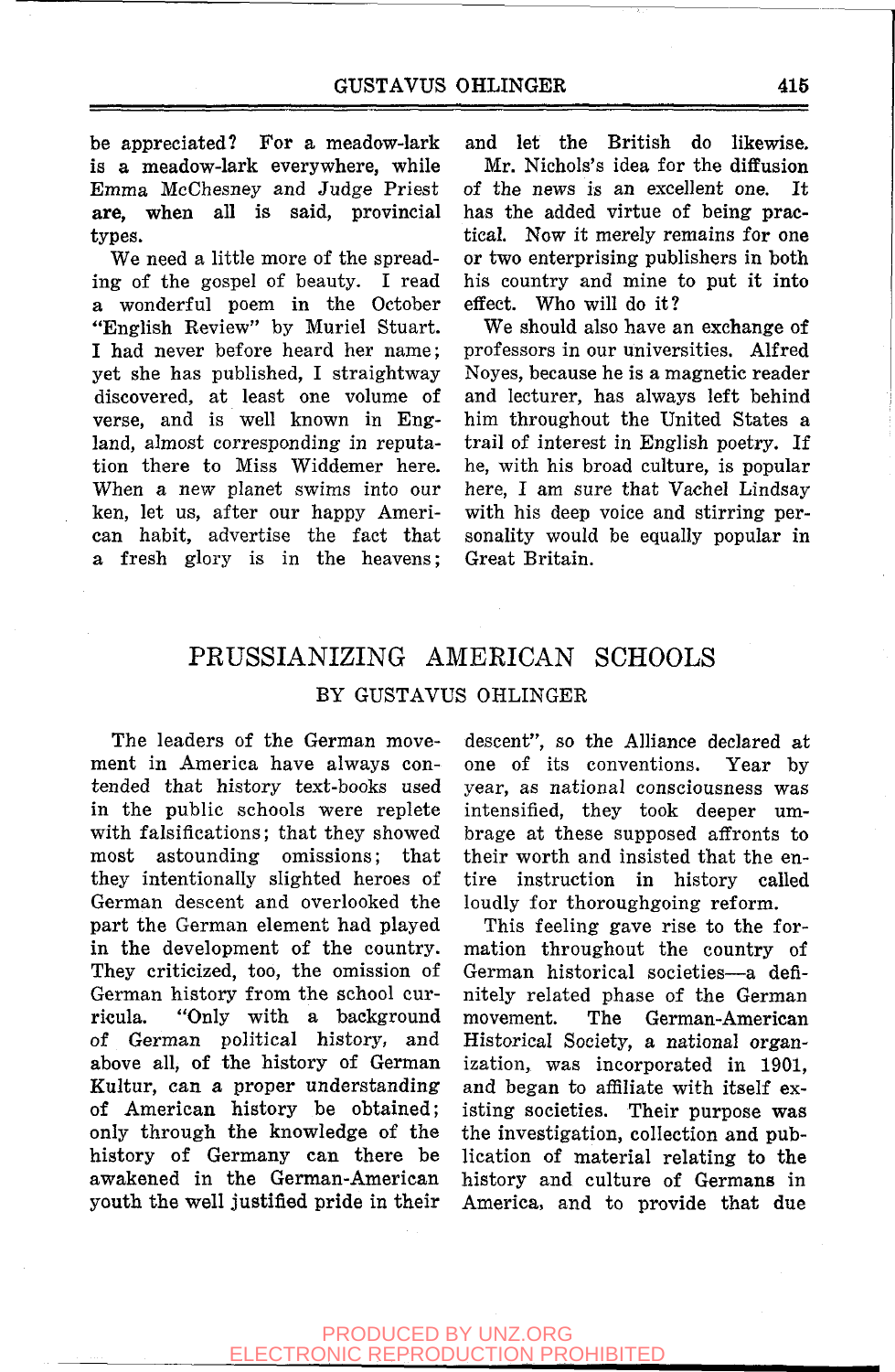recognition be given to their efforts and achievements. The National Alliance encouraged the work, and urged its members to form affiliated historical societies in every county and city. "It is absolutely necessary", it decided, "to have a history of the United States written which will convincingly show the part Germans have had in the development of the country as compared with the other elements of the population, in order to give the American people a proper conception of the subject. The Alliance should undertake to have such a work published, and should see to it that it is used as a basis for the teaching of American history in our public schools." Professor Goebel, in his book, "Germanism in North America", published by the Pan-German League, urged that an outline treatise of German-American history be prepared and its introduction in the public schools undertaken.

To effect the desired reforms a delegation from the Alliance appeared before a committee of the American Historical Association in 1909—it was felt that this committee had an important influence on the text-books used and the courses of instruction. But the representations of the Alliance were unavailing.

Other plans for meeting the situation had therefore to be devised. In those districts where Germans were in the majority, the text-books could be controlled through the election of the members of the school board. But this would not accomplish the result principally desired—^the enlightenment of Americans in those districts where the Americans were numerically stronger.

The school committee therefore hit

upon an original plan. "To reach an American one must get at his pocketbook", the chairman reported. The Alliance could best accomplish its purposes by allying itself with some energetic publishing house that had put out a book most nearly approaching the German point of view. The Alliance could endorse such a book, and through its numerous branches advertise it, bring it to the attention of school boards, and secure its adoption. Requests for the insertion of other desirable matter could then be made of the publishers from time to time. Such a course was actually pursued in the case of "Bourne and Benton's School History of the United States", induced, no doubt, by these gratifying paragraphs :

They (the Germans) came in such numbers that they almost succeeded in making Wisconsin a German state. Some parts of the West became a New Germany, just as Pennsylvania had been in the eighteenth century. To-day a large majority of the people of Wisconsin are German immigrants or their descendants.

Some Special Debts to the Germans. The Germans were better taught than most of the native Americans, because a new system of schools had been established in Germany. The skilled workingmen and the farmers were well trained. As citizens they helped to make better schools in the United States. Furthermore, American students began to go to Germany for higher education. In still other ways they deeply influenced American life. They had a taste and love for music and painting and sculpture that few Americans had at that time. Wherever they went they became the teachers of these arts. In a multitude of ways by singing societies, gymnastic organizations, open-air celebrations, fairs and frolics and festivals—they added to the wholesome pleasures of life.

The book was endorsed by a number of state alliances and an active propaganda was undertaken in its behalf.

At the same **time** a **covert threat**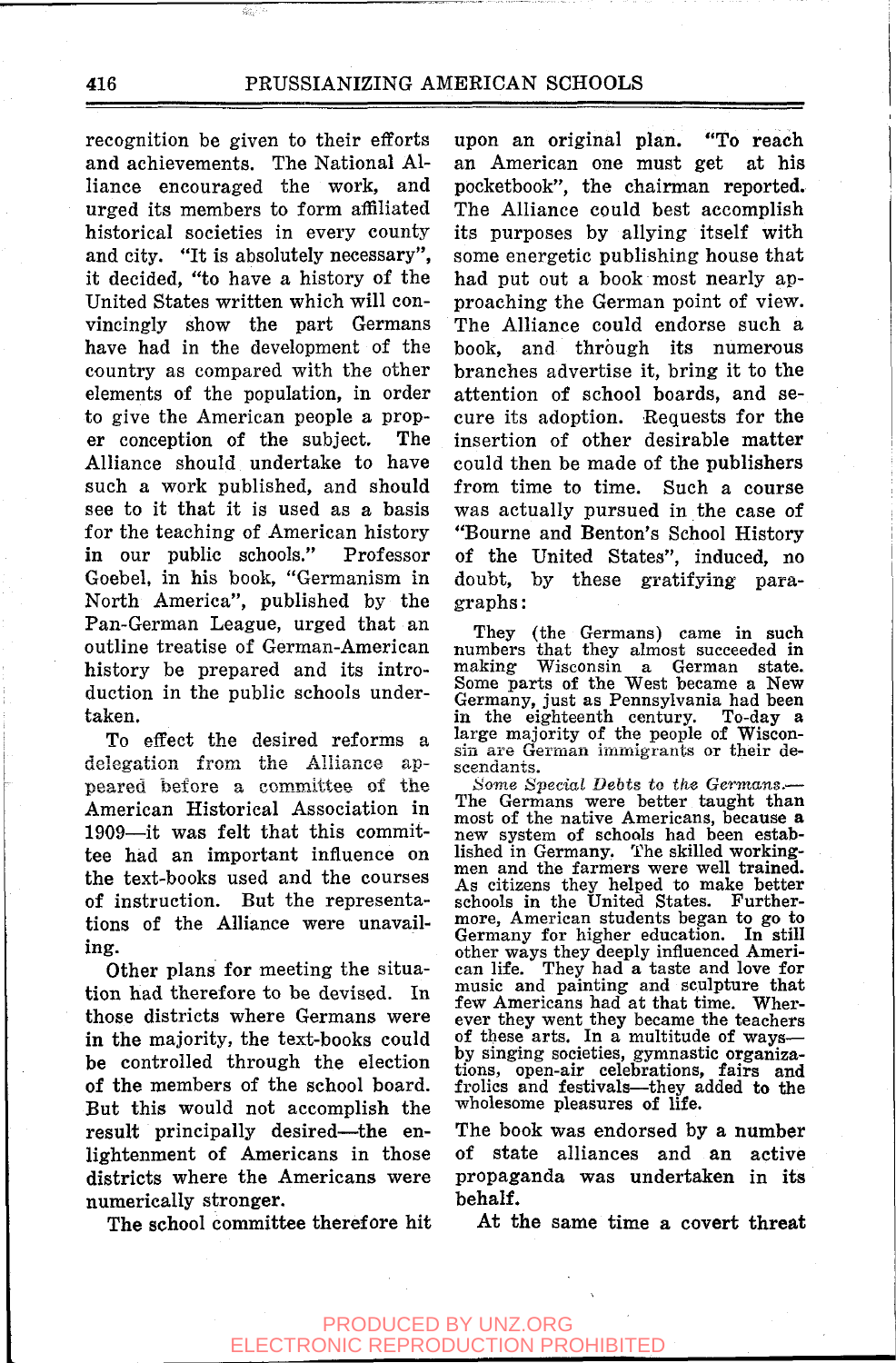was exercised upon all publishers of text-books through the request that they submit copies of their publications. They were made to appreciate the financial loss they would incur if they ignored Germanism in their presentation of history. Professor Samuel B. Harding, of the University of Indiana, relates an interesting incident in this connection. Early in 1915, he prepared a chapter on the present war for use in a textbook. He read it before the historical society of the university. Within two weeks there were forwarded to him by his publishers letters which they had received demanding that the chapter be omitted from the book, and practically threatening a boycott, not merely of that particular book, but of the firm as well. A letter from the educational committee of one of the state alliances threatened to bring the matter before the annual convention of the National German-American Alliance at its session in August, 1915.

The most insidious of all forms of German propaganda was that conducted through text-books used in the public schools, and the fact that much of this propaganda was produced unconsciously and innocently by American-born scholars is convincing evidence of our shortcomings in not insisting upon education in political and institutional history. A native American teacher in a Chicago high school produced a reading book for beginners in German. In it he contrasts the spirit of modern Germany with that of America in this wise:

In our country where every youth in his first year in school learns that he may be president some day—where parents permit their children to look down upon their modest callings, where the higher professions are overcrowded, manual labor despised, the farms deserted, we often find in the serving class a weak, discontented class of people. In sharp contrast to them were the people who served us in Germany. They knew what they had to do and did it without feeling that it injured their dignity.

The author then goes on to tell of the punctilious attention given by the hotel porter, the chambermaid, and the baggage-hustler at the station —and all for a few pfennigs! The service of the chambermaid especially appealed to him. One could throw one's soiled linen on the bed or on the floor, ring the bell and she would attend to it all. In twentyfour hours it would be back, and no distinction would be made between Sundays and week-days! How the author longed to kidnap one of these neat German girls and take her to America! At night one would find the bed curtains drawn, the covers laid down and the nightgown ready. But as conditions in his own country flash upon his mind, the author's conscience smites him:

In my heart I thought how foolish she would be if she came to America. How much she would lose! And what would be the gain? More money—and of what use would that be to her?

This system suits me (exclaims the writer finally in ecstacy, after recounting the comforts of life in Germany). And the prices! Compare them with what would be demanded in New York. A bum wanted a dollar for carrying three small handbags three blocks for us to the station!

And he recounts how they refused his proffer, and how a little nearer to the station another individual offered to perform the service for fifty cents. This also was refused, and then, within a block and a half of their destination, another man offered to carry the baggage for twenty-five cents. He carried it a short distance and then turned it over to a boy to whom he gave a nickel for completing the task, keeping twenty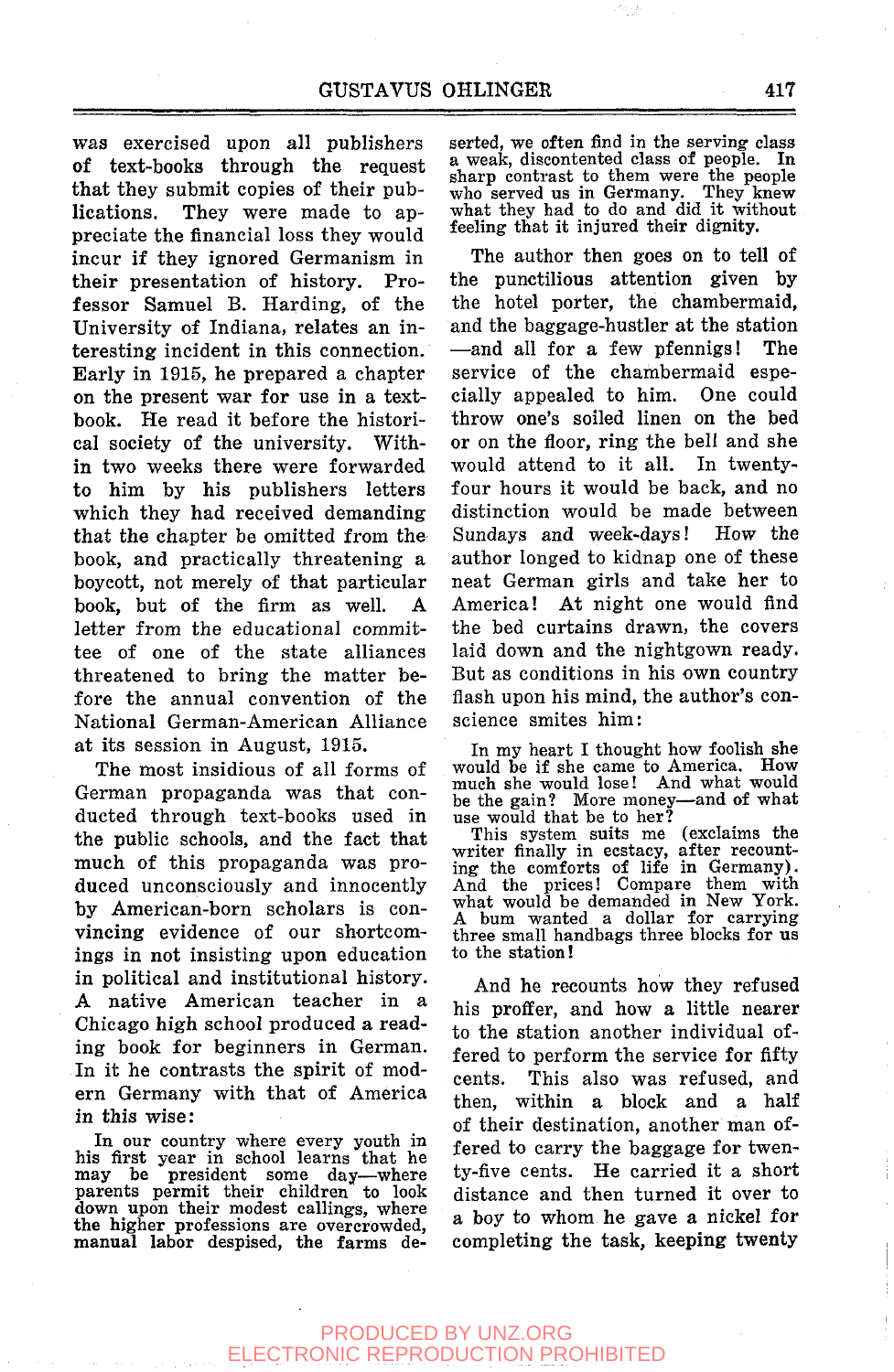cents for himself. And this incident the author gives as typical of America—a country where those who perform the actual labor are not the ones to receive the compensation.

The glorification of the Kaiser is the purpose of another reader entitled "Wilhelm der Siegreiche", or "William the Victorious". Note this specimen of adulation:

Such was his first thought when the trumpet blast of victory first fell upon his ears. Many rulers have shown themselves to be great in misfortune, but only a few of them, like Emperor Wilhelm, great while lucky. True to his convictions, he could pray to the Highest War<br>Lord, who leads the army of stars, be-<br>Lord, who leads the army o through many expressions and tokens. And as a Christian and a hero paying heed to these tokens, the Emperor had acquired a keen ear for God's words, a keen ear for hints which always made him follow the right path.

"Im Vaterland"—a book which the author, a publisher of text-books, confesses was "made in Germany"provides for American schoolchildren a song, to be sung to the tune of "America", which runs in translation as follows:

Hail to thee in victory. Leader of the fatherland! Hail, Kaiser, to thee! Feel in your brilliant throne, The highest and greatest joy. Darling of the people! Hail, Kaiser, to thee.

Not horse and trooper, Make secure the exalted height, Where our prince stands! The love of the Fatherland, The love of the freeman. Support the ruler's throne, As a rock in the sea.

Glow, holy flame! Glow, and never die, For fatherland. We all stand ready now. Courageous for one man, Gladly we'll fight and bleed, For throne and empire!

Be, Kaiser, long here with your people, Pride of humanity! Feel on your throne The greatest and highest joy! Darling of thy people, Hail, Kaiser, to thee!

"Writing and Speaking German"a text-book prepared by a Cornell professor, and ostensibly merely a collection of exercises for translation devotes an entirely disproportionate amount of space to the Kaiser. His childhood, his student days in the gymnasium at Cassel, and then in the University at Bonn, all are idealized. This selection, which the student is expected to translate into German, concludes:

Although the German Emperor is a soldier through and through, it would be a mistake to consider him a monarch anxious for war. On the contrary, he seeks with all his might to preserve the German people from the horror of war. The best proof of his peaceful disposition is the fact that Germany has had no war for forty years.

The universities are treated in the following manner:

The development of the German universities during the nineteenth century since the founding of the University of Berlin in October, 1810, just a hundred years ago, presents a splendid picture. The universities have had an inestima-ble influence on the German civilization and even upon the political history and the economic progress of the country. Their representation is international and they occupy the first place among the scientific institutions of the world. Students and professors from all countries go to Germany to attend the universities and bring the methods and ideals of the German universities back with them to their own lands. The instruction at the American universities is based largely on German investigation and a large part of the professors at many of our colleges have spent at least one semester colleges have spent at least one semester<br>in a German university.

Another exercise is an apology for German militarism:

On three sides Germany has open boundaries over which strong armies could easily march, if it were not ready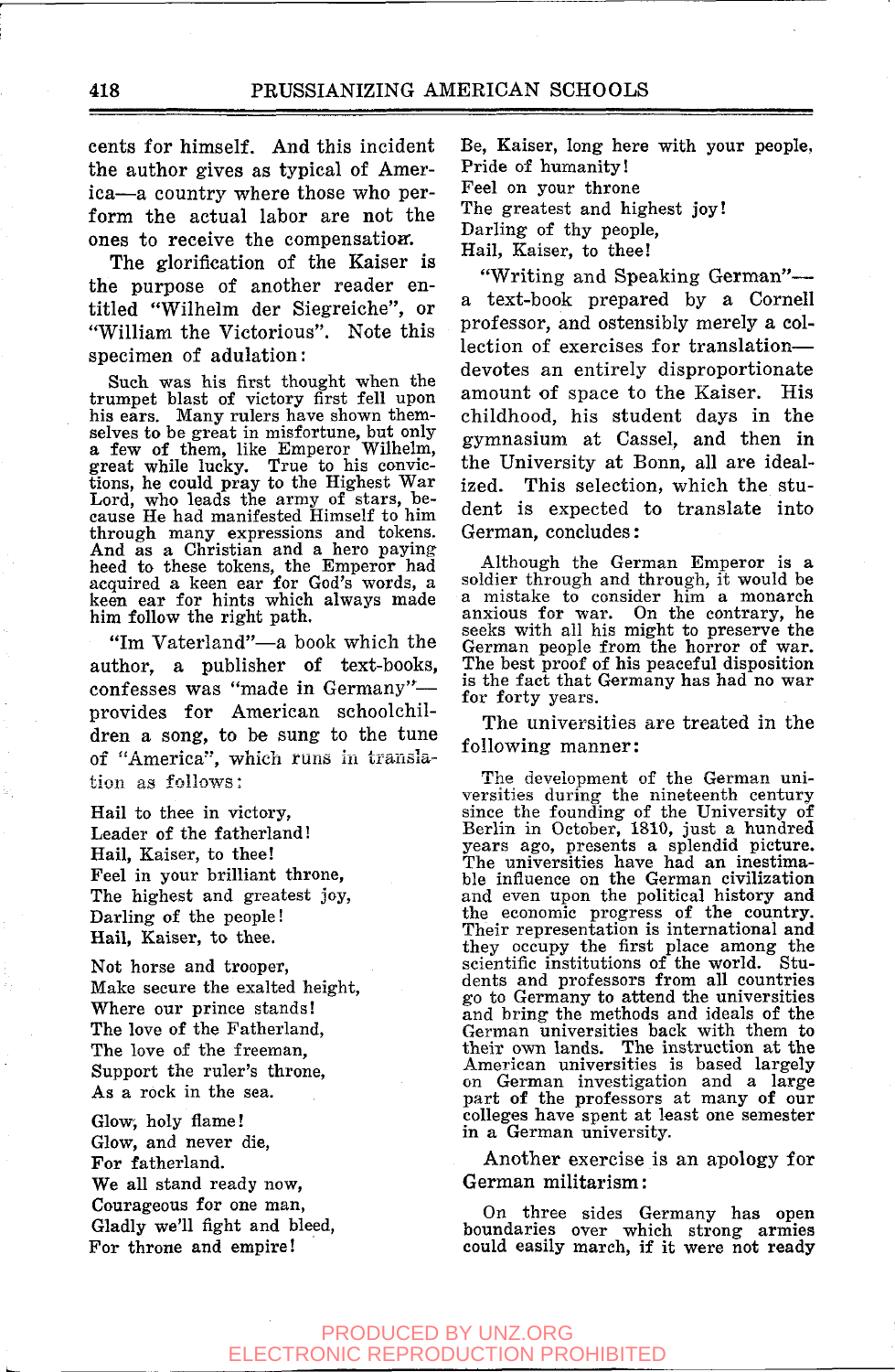for war at any time. No other great power of Europe is in such a dangerous position. A strong army is a necessity and now a powerful fleet seems to be just as necessary i£ Germany is to maintain its place among the great powers. Ger-many, however, desires quiet and peace and would not begin a war without rea-son. Indeed, the world has to thank Germany that peace has reigned so long in Europe.

As we have seen, Germany is forced by its position in the middle of the pow-erful European states to have a great army.

In order to maintain its position, Germany dare not give up its army, and it stands now, at the beginning of the twentieth century, as the first military power of Europe and, as we have already seen, the third sea power.

At the beginning of the twentieth century, Germany still maintains its leading place in the field of art and science. Its laboratories and hospitals serve the other nations as models, its universities and conservatories are world-famed and are attended by students from all parts of the world. But now we may no longer think of Germany as a land merely of thinkers and dreamers, a land of poets, composers and scholars. Germany is no longer one-sided. It has now become an industrial and political power and we may confidently expect in the future, progress in all fields of human activity.

The German arguments for colonial expansion are put forth as follows:

The great problem of Germany in the twentieth century is the founding of new colonies and the development of its trade with its new colonies and with foreign lands. The German territory has now become too small for the German people. The sixty-eight million Germans need more land than they now possess in<br>Europe. Therefore the present colonial Therefore the present colonial policy of Germany is not merely a game; it is a necessity.

And finally the author throws a sop to American sensibilities by proclaiming that "the German Constitution is in many respects similar to the Constitution of the United States".

Why, we may ask, the lugging of all this foreign matter into a textbook on German composition?

has no appropriate place in such a work. Can it be said that in view of the attitude taken by the National German-American Alliance on school text-books, and in deference to their plans for endorsing and securing the adoption of such books as met with their approval, it behooved a writer to insert such material, and a publisher to give it prominence? Of one thing, however, we may be certain-after a student has labored over these exercises, translated them into German and discussed them in class, his mind is so thoroughly saturated with ideas favorable to Germany that it is ready to react to the crudest form of propaganda.

The propaganda found its way even into an English speller. It is seldom indeed that space is found in such a work for pieces of composition. Nevertheless the books used in the fourth, fifth, sixth, seventh and eighth grades of the Chicago public schools gave space to two prose selections: one of a dozen lines describing the aptness of the natives of Central Australia in identifying the tracks of birds and animals and another which reads as follows:

#### THE KAISER IN THE MAKING

In the *gymnasium* at Cassel the German *Kaiser* spent three years of his boyhood, a *diligent* but not a *brilliant* pupil, ranking tenth among *seventeen candidates* for the *university.* 

Many tales are told of this *period* of his life, and one of them, at least is  $\ddot{\textit{illuminating}}$ .

A *professor,* it is said, wishing to curry favor with his royal pupil, informed him *overnight* of the chapter in Greek that was to be made the *subject*  of the next day's lesson.

The young *prince* did what many boys would not have done. As soon as the classroom was *opened* on the following morning, he entered and wrote *conspicuously* on the blackboard the information that had been given him.

One may say, *unhesitatingly,* that a boy capable of such an action has the root of a fine character in him, possesses that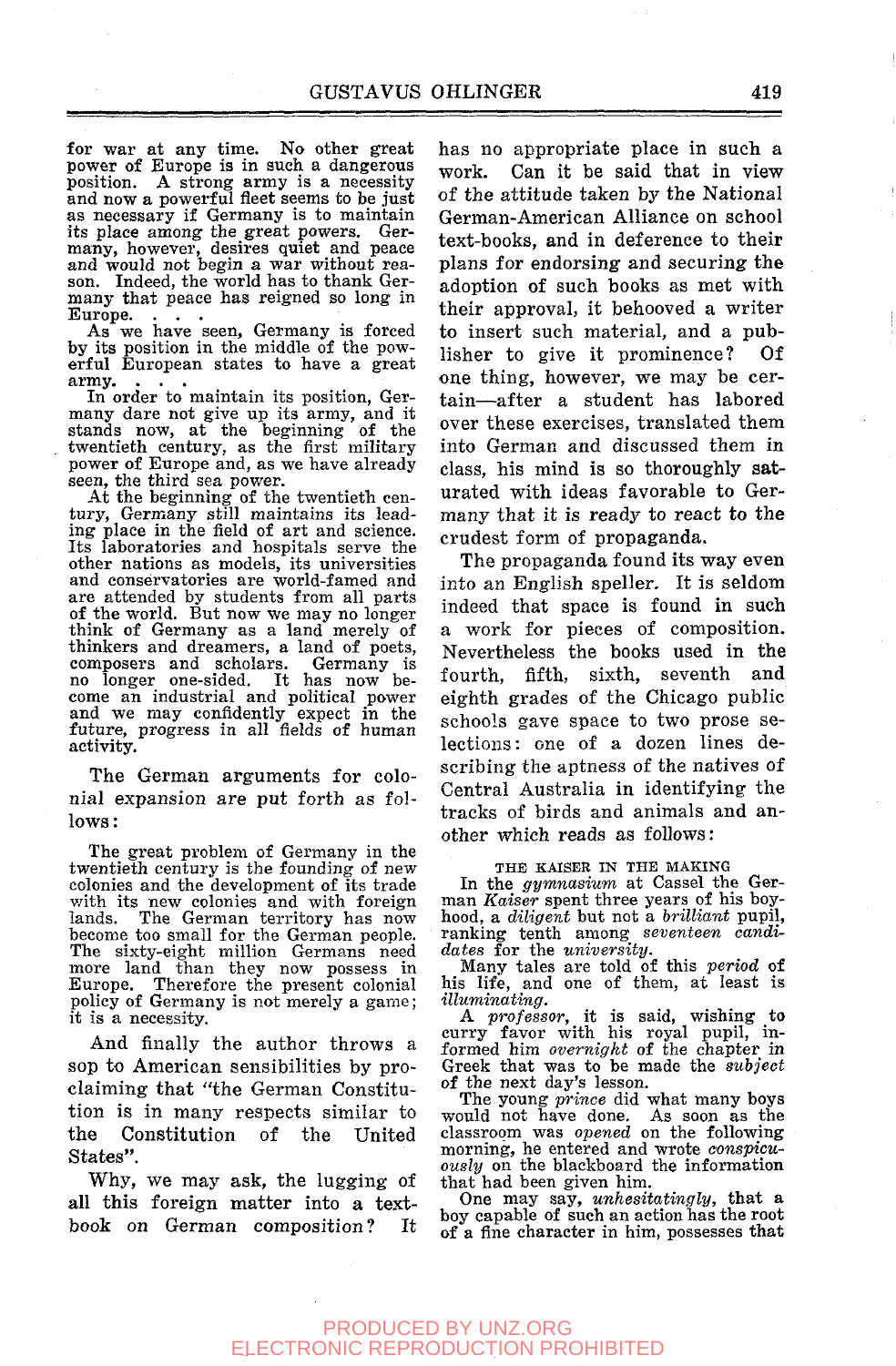*chivalrous* sense of fair play which is the nearest thing to *religion* that may be looked for at that age, hates *meanness*  and *favoritism,* and will, *wherever possible,* expose them. There is in him a *fundamental* bent toward what is clean, manly and aboveboard.

One may well imagine the indignation that would have been aroused by any similar reference to King George or to Edward VII! But so completely had we been hypnotized by the prestidigitations of Kultur that these obtrusions in our school books were not even noticed until after war had aroused us from our trance !

But Germanism did not stop with the grade schools nor with the high schools. It included the institutions of higher learning. Here, too, its objects were twofold: first, to retain for Germanism the allegiance of those of German descent, and, second, to bring the rest of the population into submission to Kultur. A pamphlet published and circulated in 1916 by the German University League of New York—a league including in its membership not only native Germans, but native Americans, holding prominent positions in American universities—deplores the baneful influence of American institutions upon the youth of German descent:\*

*They went to Anglo-American schools and colleges, and they succumbed; not only intellectually, but much more seriously, racially.* It is a very sorry sight to-day to find that many, unknown thousands of German descendants, and particularly those that had enjoyed greater privileges, *have been estranged to the German cause;* yes, there are many Germans that are not only indifferent but opposed to the German spirit of to-day, that do not understand and neither feel any longer the inspiration of the German idea in the world. They have learned to think Anglo-American.

\*The italics in the quotations following<br>are Mr. Ohlinger's.

Thereupon the writer exclaims:

*There is room for a true German University!* 

Hundreds of Americans yearly go to German universities, and thousands more would welcome its opportunities; so the sympathy of Americans would be assured for such an undertaking, but what is most important, with it, an organ would be created that would give the German element an even chance to develop, to develop from a second-class citizen to a first-class one, perhaps, the first-class citizen of this great country.

But not enough, a university will never accomplish that alone; what is needed as much, if not first, is an educational system from bottom up—German schools, genuine German "gymnasien"—not compromises, but all of them genuinely German, with German as the principal language all the way through. A university cannot be what she ought to be unless she is fed by corresponding preparatory schools; and you cannot turn out German scientists without German "gymnasien" and kindred schools.

Professor Julius Goebel is more modest in his suggestions:

More than ever before our race, which has finally come to a self-conscious life, requires a central point, a common hearth of German Kultur from which light and warmth would radiate. For the accomplishment of this high aim, I<br>see in my mind an institute for German<br>Kultur, fashioned somewhat after the model of the Berlin Academy of Sciences. This could be the meeting place for<br>prominent German-American and Imperial German scholars, on which the ex-change of the cultural possessions of both peoples could take place in a fructifying manner. Here there should be cultivated, in addition to German-American history, the past cultural relations between Germany and America—German language and literature, German history, ranguage and merature, derman history,<br>German ethnology, German history of<br>Art and German philosophy. From<br>this place the results of the investigation this place the results of the investigation<br>would be spread by letter and by word would be spread by letter and by word of mouth to the most distant circles of the nation. For, although it would be the principal task of such an academy to *bring on behalf of Kultur new life to our have to impart no less vigorously Ger-man Kultur to the Anglo-American porman Kultur to the Anglo-American portion of the population. In this manner* only could the sound thought at the basis of the exchange professorships be made<br>fruitful and be made to materialize.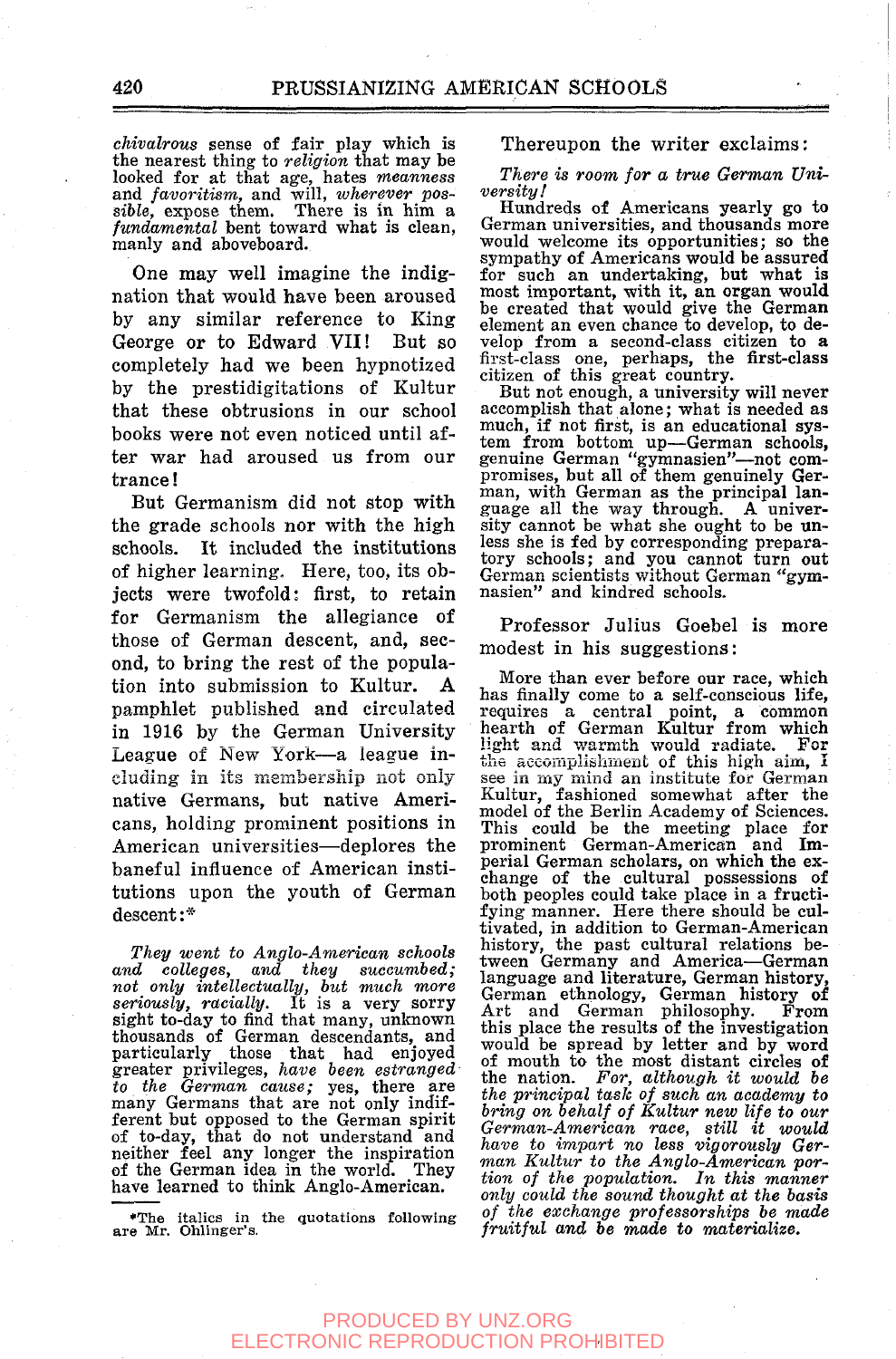The project for a university modeled along the lines of those in Germany, in which the German language, literature and culture would be given prominence, was brought forward at several conventions of the National German-American Alliance. While favorably discussed, the time did not seem ripe for the undertaking, and the Alliance therefore devoted itself to influencing existing institutions. The first step, of course, was to secure greater recognition for the German language. As an entrance requirement it should be placed on the same footing as Latin. This reform was actually brought about in 1913 in the University of Nebraska. Latin came to be required only of medical students. "The teaching of German", so the school committee of the National German-American Alliance reported, "is therefore making great headway in the high schools of the state at the expense of Latin."

In 1913, at its St. Louis convention, the National German-American Alliance organized a committee for the "establishment of relations with American universities for the promotion of German Kultur", and appointed on the committee members of the faculties of Wisconsin, Illinois and Michigan. Questionnaires were sent to five hundred and fortysix colleges and universities in the United States for the purpose of ascertaining the number of students taking courses in German, the number of these that were of German descent, and what contributions to German-American history had been made by instructors or students in the German departments.

But the most ambitious part of the committee's program was a huge Bismarck celebration, staged at one of the

leading state universities of the Middle West. Curiously enough, this strangely exotic affair was planned for the year 1914—the Bismarck centennial did not occur until 1915. However, the university outdid itself in honor of the German statesman. Never had the campus witnessed so imposing a demonstration in honor of any hero, foreign or domestic. The great university auditorium was loaned for the occasion—a thing that had never been done before members of the faculty turned out *en masse,* the state schoolmasters, then in session, adjourned for the event. German societies from all the cities of the state attended, music was furnished by the university glee club, by members of the conservatory and by the assembled männerchors, a member of the National German-American Alliance acted as chairman, and the guest-of the occasion, the cynosure of all eyes, was the Imperial German Consul-General from Chicago, who delivered an address on "Germany's Economic Development since 1871".

Before the end of the year the offices and staff of the consulate general in Chicago were being used to hire thugs and purchase dynamite to destroy by wholesale lives and property in the state which supported that university.

And when the hirelings of the Chicago consulate general were finally caught, and the facts disclosed in the course of a long trial in the district court, many who had joined in doing honor to Germany's representative bethought themselves of the strangely ironical fate that had decreed that the famous Bismarck celebration of 1914 should fall on All Fools' Day!

This incident does not apply sole-